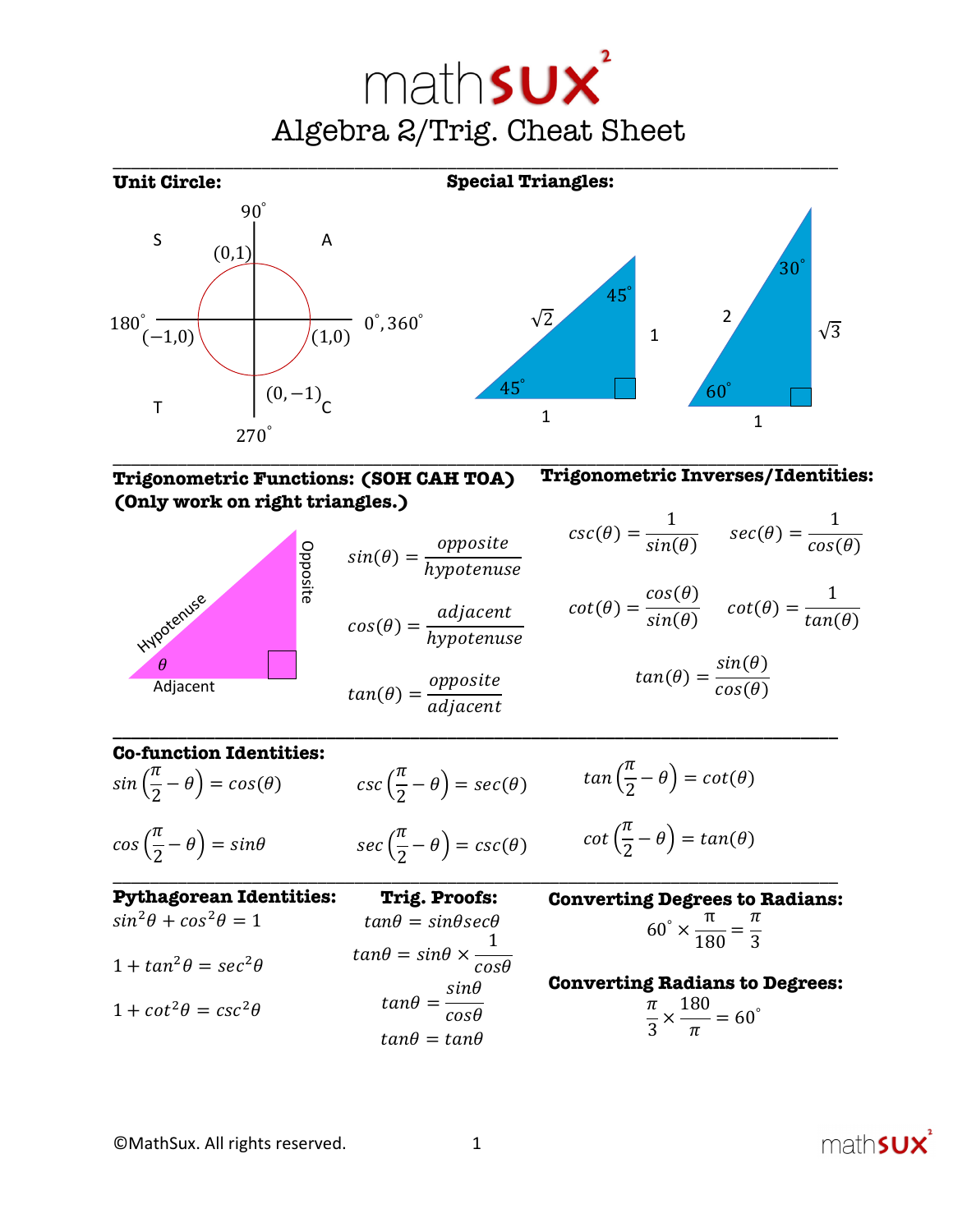\_\_\_\_\_\_\_\_\_\_\_\_\_\_\_\_\_\_\_\_\_\_\_\_\_\_\_\_\_\_\_\_\_\_\_\_\_\_\_\_\_\_\_\_\_\_\_\_\_\_\_\_\_\_\_\_\_\_\_\_\_\_\_\_\_\_\_\_\_\_\_\_\_\_\_\_\_\_ **Distance Formula:**  $d = \sqrt{(x_2 - x_1)^2 + (y_2 - y_1)^2}$ **Law of Cosines:**  $c^2 = a^2 + b^2 - 2abcos(c)$ **Product of Roots:** a

 $\frac{\sin(A)}{a} = \frac{\sin(B)}{b} = \frac{\sin(C)}{c}$ 

(This will be included on reference table)

**Law of Sines:**

$$
\frac{a}{\sin(A)} = \frac{b}{\sin(B)} = \frac{c}{\sin(C)}
$$

OR

 $a$  , and the contract of the contract of the contract of the contract of the contract of the contract of the contract of the contract of the contract of the contract of the contract of the contract of the contract of the  $\mathbf{Sum\ of\ Roots:} \frac{-b}{a}$ 

**Solving Trig. Functions Algebraically:** Solve for  $\theta$ , in the interval  $-2\pi < \theta < 2\pi$  $sin^2\theta - 1 = 0$  $(sin\theta + 1)(sin\theta - 1) = 0$  $sin\theta + 1 = 0$  $sin\theta = -1$  $sin^{-1}(-1) =$  $\theta = -90^{\circ}, 270^{\circ}$  $sin\theta - 1 = 0$  $sin\theta = 1$  $sin^{-1}(1) =$  $\theta = -270^{\circ}, 90^{\circ}$  $\theta = -270^{\circ}, -90^{\circ}, 90^{\circ}, 270^{\circ}$  $y = log_{10}(x)$   $y = 10^x$ **Logarithms are Inverses of Exponential Equations:**

#### **Logarithm Rules:**

 $log_{10}(100) = 2$   $\longrightarrow 10^2 = 100$  $log(ab) = log(a) + log(b)$  $\log\left(\frac{a}{b}\right) = \log(a) - \log(b)$  $\overline{a}$  $\log a^b = b \cdot \log(a)$  $\ln_e(x) = e^x$ 

## **To Change Log Base:**

 $log_a(x) = \frac{lob_b(x)}{log_a(x)}$  $log_b(a)$ 

 $(\sqrt{x+4})^2 = 10^2$ 

| $log_a(x) = \frac{log_b(x)}{log_b(a)}$                     | $x = -8$ $x = 2$<br>$x = -8.2$                                                                                         |                                                                                                                              |  |
|------------------------------------------------------------|------------------------------------------------------------------------------------------------------------------------|------------------------------------------------------------------------------------------------------------------------------|--|
| <b>Radical Equations:</b><br>$10\sqrt{x+4} = 100$<br>10 10 | <b>Simplifying Radical</b><br><b>Expressions:</b><br>$\sqrt{40} = \sqrt{4 \cdot 10} = \sqrt{4} \sqrt{10} = 2\sqrt{10}$ | <b>Rationalizing Radica</b><br>in denominator:<br>$\frac{1}{\sqrt{x}} \times \frac{\sqrt{x}}{\sqrt{x}} = \frac{\sqrt{x}}{x}$ |  |
| $\sqrt{x+4} = 10$                                          |                                                                                                                        |                                                                                                                              |  |
| $(1 + 4)$ $(10)$                                           | $\sqrt[4]{256m^4n^8} = 4mn^2$                                                                                          | <b>Radical Rules</b>                                                                                                         |  |

 $\overline{\phantom{a}}$  ,  $\overline{\phantom{a}}$  ,  $\overline{\phantom{a}}$  ,  $\overline{\phantom{a}}$  ,  $\overline{\phantom{a}}$  ,  $\overline{\phantom{a}}$  ,  $\overline{\phantom{a}}$  ,  $\overline{\phantom{a}}$  ,  $\overline{\phantom{a}}$  ,  $\overline{\phantom{a}}$  ,  $\overline{\phantom{a}}$  ,  $\overline{\phantom{a}}$  ,  $\overline{\phantom{a}}$  ,  $\overline{\phantom{a}}$  ,  $\overline{\phantom{a}}$  ,  $\overline{\phantom{a}}$ 

 $25^{-\frac{1}{2}} = \frac{1}{\sqrt{25}} = \frac{1}{5}$  $x + 4 = 100$  $x = 96$ 

# $log_a(x) + log_a(x + 6) = 2$

 **Logarithmic Equations:**

$$
log_4(x(x+6)) = 2
$$
  
\n
$$
log_4(x^2+6x) = 2
$$
  
\n
$$
4^2 = x^2 + 6x
$$
  
\n
$$
x^2 + 6x - 16 = 0
$$
  
\n
$$
(x+8)(x-2) = 0
$$
  
\n
$$
x+8 = 0
$$
  
\n
$$
x-2 = 0
$$
  
\n
$$
x = -8,2
$$

**Radical Rules:**  $\sqrt[n]{x} = x^{\frac{1}{n}}$  $\overline{n}$  $x^{\frac{m}{n}} = (\sqrt[n]{x})^m$ 

©MathSux. All rights reserved. 2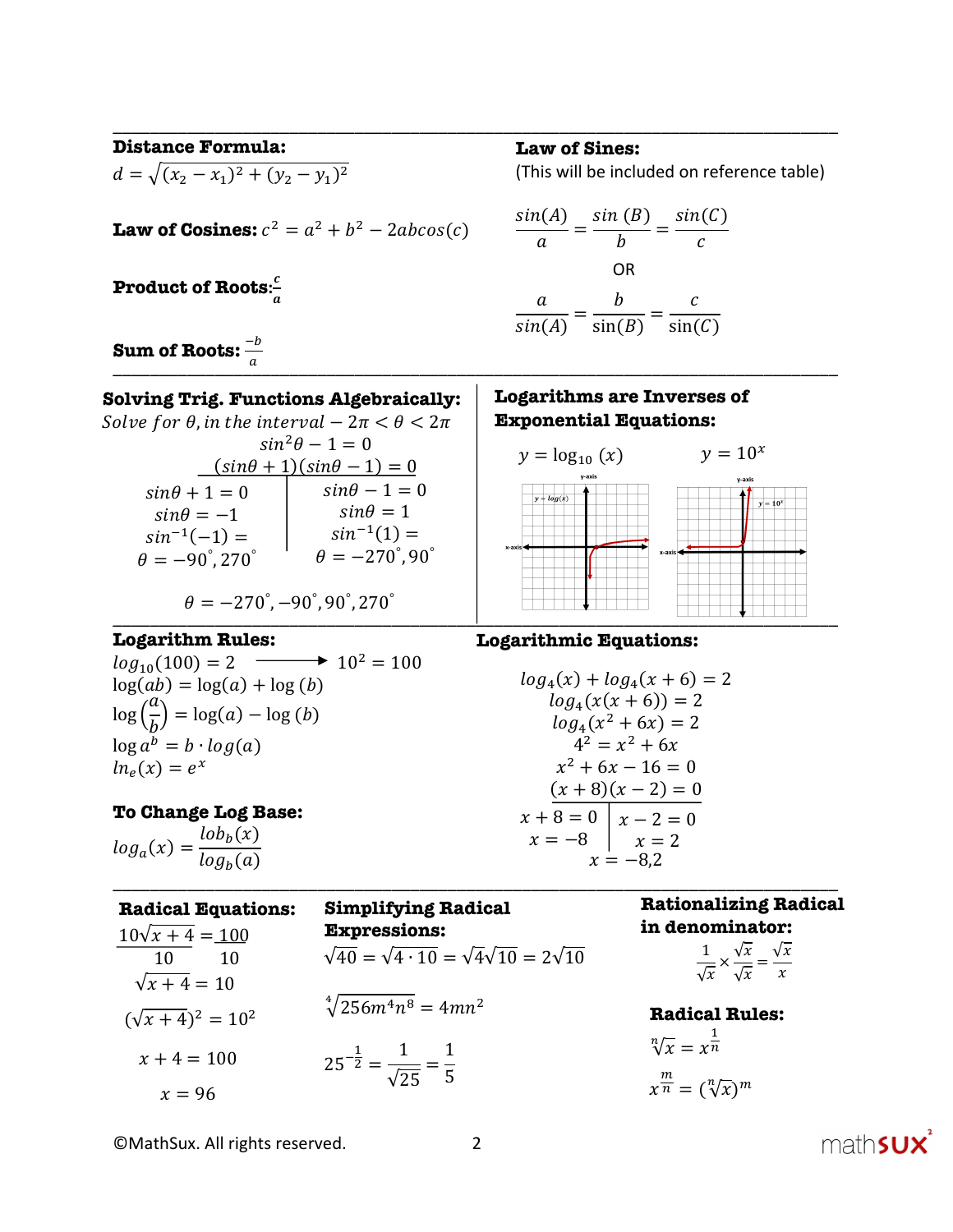| <b>Imaginary Numbers:</b>                          |                                                                                |  |  |
|----------------------------------------------------|--------------------------------------------------------------------------------|--|--|
| $i^0 = 1$<br>$i^1 = i$<br>$i^2 = -1$<br>$i^3 = -i$ | Given $i^{64}$<br>divide by 4 using<br>long division, get<br>remainder 0, then |  |  |
| $a + bi$                                           | use as exponent.<br>$i^{64} \rightarrow i^0 = 1$                               |  |  |

#### **Binomial Theorem:**

$$
(a+b)^n = \sum_{k=0}^n {n \choose k} a^{n-k} b^k
$$

#### **Probability:**

Binomial Probability=  $n^C r \cdot p^r \cdot q^{n-r}$ 

Permutation= (Order matters)

 $_{n}P_{r}=\frac{n!}{(n-r)!}$ 

 $_{n}C_{r}=\frac{n!}{r!(n-r)!}$ Combinations= (Order doesn't matter)

$$
Conditional = \frac{P(A \cap B)}{P(A)} = P(B|A)
$$

**Sequences:**

\_\_\_\_\_\_\_\_\_\_\_\_\_\_\_\_\_\_\_\_\_\_\_\_\_\_\_\_\_\_\_\_\_\_\_\_\_\_\_\_\_\_\_\_\_\_\_\_\_\_\_\_\_\_\_\_\_\_\_\_\_\_\_\_\_\_\_\_\_\_\_\_\_\_\_\_\_\_

Arithmetic Sequence**:** (add or subtract)  $a_n = a_1 + (n-1)d$ 

 $l^{c}$   $\rightarrow$   $l^{c}$   $\rightarrow$   $l^{c}$   $\rightarrow$   $l^{c}$   $\rightarrow$   $l^{c}$ Geometric Sequence**:** (multiply or divide)  $a_n = a_1 \cdot r^{n-1}$ 

# **Equation of a Circle:**

 $\frac{1}{2}$  . The condex  $\frac{1}{2}$  is  $\frac{1}{2}$  . The condex  $\frac{1}{2}$  is  $\frac{1}{2}$  . The condex  $\frac{1}{2}$  is  $\frac{1}{2}$  . The condex of  $\frac{1}{2}$  is  $\frac{1}{2}$  . The condex of  $\frac{1}{2}$  is  $\frac{1}{2}$  . The condex of  $\frac{1}{2}$  $(x-4)^2 + (y+2)^2 = 16$ Center= (4, -2) Radius= $\sqrt{16} = 4$ 

> Dependent Events=  $P(A) \cdot P(\frac{B}{A})$  $\frac{P}{A}$ P (A and B)

Independent Events= $P(A) \cdot P(B)$ P (A and B)

Not mutually Exclusive=  $P(A) + P(B) - P(A)$ P (A or B)

 $\vdash$   $\vdash$   $\downarrow$   $\uparrow$   $\uparrow$   $\uparrow$   $\uparrow$   $\uparrow$   $\uparrow$   $\uparrow$   $\uparrow$   $\uparrow$   $\uparrow$   $\uparrow$   $\uparrow$   $\uparrow$   $\uparrow$   $\uparrow$   $\uparrow$   $\uparrow$   $\uparrow$   $\uparrow$   $\uparrow$   $\uparrow$   $\uparrow$   $\uparrow$   $\uparrow$   $\uparrow$   $\uparrow$   $\uparrow$   $\uparrow$   $\uparrow$   $\uparrow$   $\uparrow$   $\uparrow$   $\uparrow$   $\uparrow$ Mutually Exclusive= $P(A) + P(B)$ P (A or B)

**Population Standard Deviation**  $(\sigma)$ : **Z-Score**:  $z = \frac{x - \mu}{\sigma}$ **Margin of Error:**  $MOE = z \times$  $\mathcal{S}_{0}$  $\sqrt{n}$ **Sample Mean**  $(\bar{x})$ :  $\bar{x} = \frac{1}{n} \sum_{i=1}^{n} x_i$  $\overline{n}$ **Sample Standard Deviation** (S):  $S = \frac{\sum_{i=1}^{n} (x - \bar{x})^2}{1}$ **Population Mean**  $(\mu)$ :  $\mu = \frac{1}{n} \sum_{i=1}^{n} x_i$  $\boldsymbol{n}$  $i=1$  $\sigma = \frac{\sum_{i=1}^{n}(x-\mu)^2}{N}$  $\overline{N}$ 

**\_\_\_\_\_\_\_\_\_\_\_\_\_\_\_\_\_\_\_\_\_\_\_\_\_\_\_\_\_\_\_\_\_\_\_\_\_\_\_\_\_\_\_\_\_\_\_\_\_\_\_\_\_\_\_\_\_\_\_\_\_\_\_\_\_\_\_\_\_\_\_\_\_\_\_\_\_\_**

 $n-1$ 

**Venn Diagram:**



 $i=1$ 

**Absolute Value:** When solving for *x* create two equations. One with a positive answer, one with a negative. Then solve as normal. Ex:

$$
|-125 + 2x| = 45
$$
  
-125 + 2x = 45  
x = 85  
 $x = 40$   
 $x = 40$ 

©MathSux. All rights reserved. 3

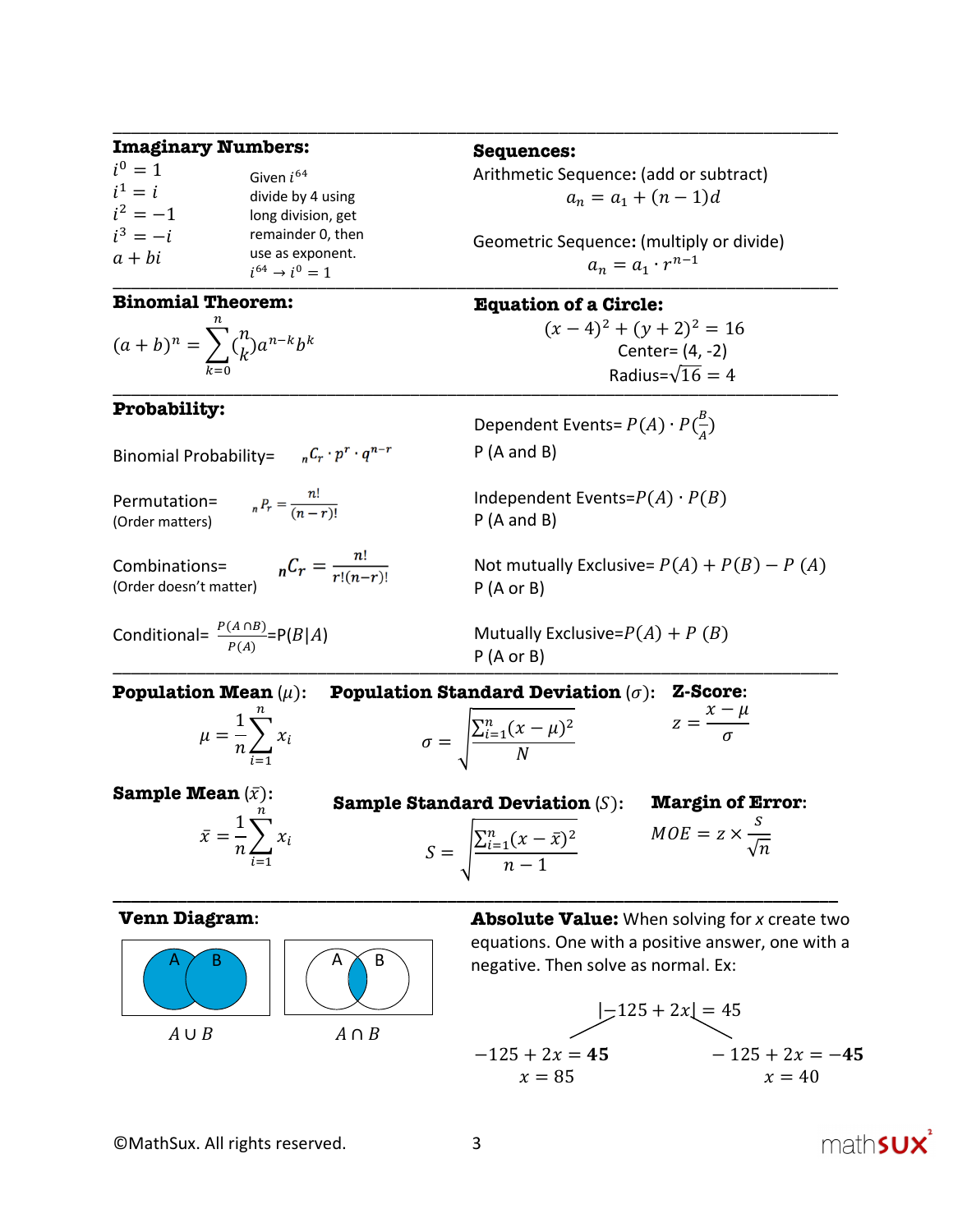## **Factoring Methods to Know:**

1) Greatest Common Factor (GCF)

2) Quadratic Formula:  $x = \frac{-b \pm \sqrt{b^2 - 4ac}}{2a}$ 

- 2) Completing the Square
- 3) Difference of Two Squares (DOTS)
- \_\_\_\_\_\_\_\_\_\_\_\_\_\_\_\_\_\_\_\_\_\_\_\_\_\_\_\_\_\_\_\_\_\_\_\_\_\_\_\_\_\_\_\_\_\_\_\_\_\_\_\_\_\_\_\_\_\_\_\_\_\_\_\_\_\_\_\_\_\_\_\_\_\_\_\_\_\_ 4) Factor by Grouping

## **Discriminant Rules:**

| $-4ac$                        |                      |  |  |  |
|-------------------------------|----------------------|--|--|--|
| $b^2 - 4ac > 0$               | 2 real roots         |  |  |  |
| $b^2 - 4ac = 0$   1 real root |                      |  |  |  |
| $b^2 - 4ac < 0$               | 2 imaginary<br>roots |  |  |  |

## **Dividing Polynomials:**

$$
2x + 1 \overline{\big)6x^3 + 5x^2 + 3x + 4}
$$
\n
$$
- 6x^3 + 3x^2
$$
\n
$$
- 2x^2 + x
$$
\n
$$
- 2x + 1
$$
\n
$$
- 2x + 1
$$
\n
$$
R:3
$$
\n
$$
Answer: 3x^2 + x + 1 + \frac{3}{2x + 1}
$$

#### **Compound Interest Formula:**

$$
A = P(1 + \frac{r}{n})^{nt}
$$

 $P = Principle$  $r = Interest rate$  $n = number of compoundings per year$  $t = Total number of years$ 

#### **Binomial Expansion:**

$$
a2 - b2 = (a - b)(a + b)
$$
  
\n
$$
a3 + b3 = (a + b)(a2 + 2ab + b2)
$$
  
\n
$$
a3 - b3 = (a - b)(a2 - 2ab + b2)
$$

#### **Standard Form of a Parabola:**

 $y = ax^2 + bx + c$ Axis of Symmetry: $-\frac{b}{2a}$ 

## **Vertex Form of a Parabola:**

 $y = a(x - h)^2 + k$ Vertex: $(h, k)$  $0 < a < 1$ , then parabola gets bigger  $a > 0$ , then parabola gets narrow

**Remainder Theorem:** If polynomial  $f(x)$ is divided by  $(x - a)$ , then remainder is equal to  $f(a)$ . Ex:

If  $f(x) = 4x^2 + 6x + 15$  is divided by  $(x - 1)$ 

The remainder will be…  $f(1) = 4(1)^{2} + 6(1) + 15 = 25$ 

## **Simplifying Rational Expressions:**

$$
\frac{9y^3 - y}{3y - 1} = \frac{y(9y^2 - 1)}{3y - 1} = \frac{y(3y - 1)(3y + 1)}{3y - 1} = y(3y + 1)
$$

**Exponential Equation:**  $v = ab^x$ 

**Exponential Growth:**  $b > 1$ 

#### **Exponential Decay:**  $0 < b < 1$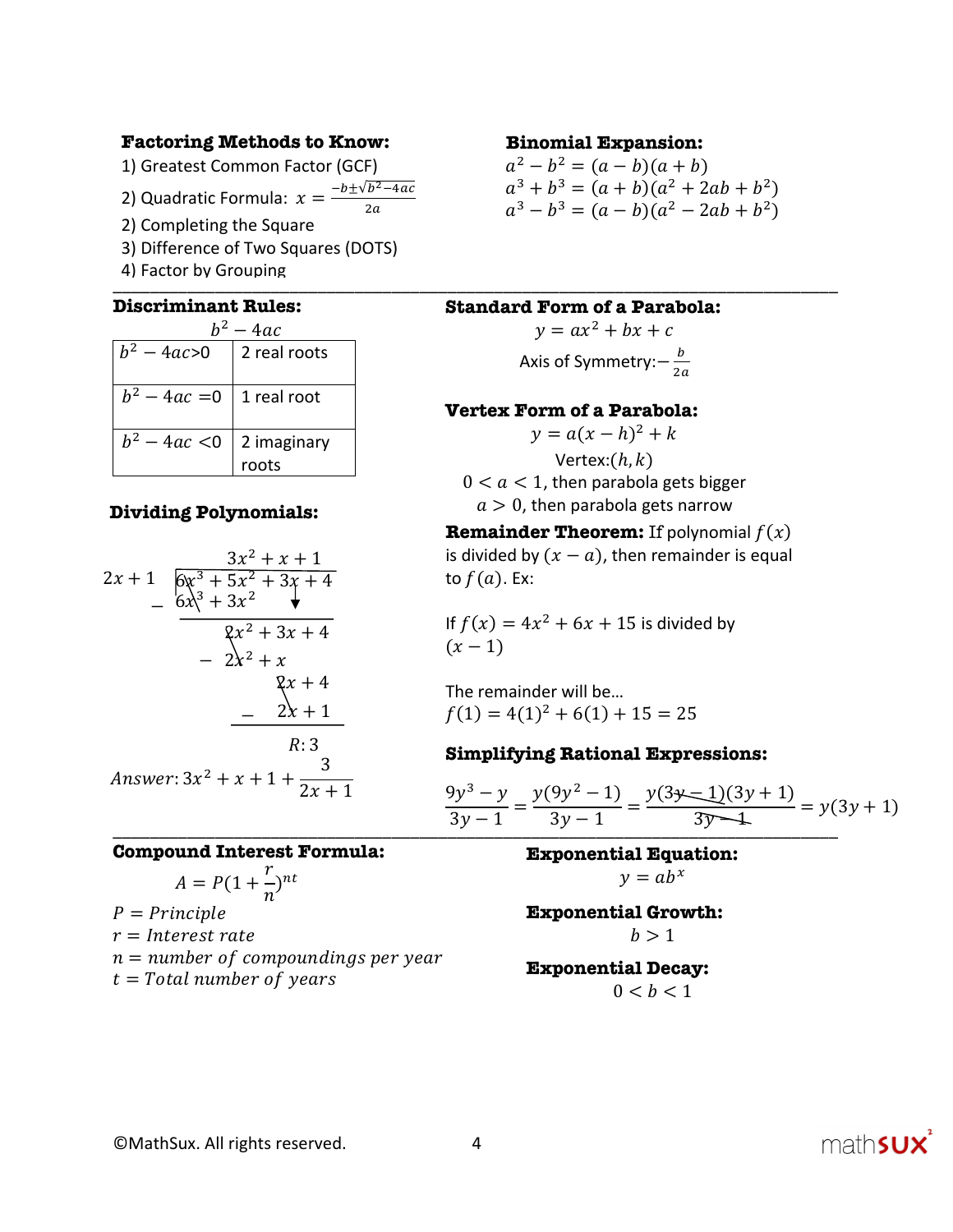## **Power Functions:**

 $y = kx^n$ 

**\_\_\_\_\_\_\_\_\_\_\_\_\_\_\_\_\_\_\_\_\_\_\_\_\_\_\_\_\_\_\_\_\_\_\_\_\_\_\_\_\_\_\_\_\_\_\_\_\_\_\_\_\_\_\_\_\_\_\_\_\_\_\_\_\_\_\_\_\_\_\_\_\_\_\_\_\_\_**

where,  $k$  and  $n$  are known number constants.

## **Odd Power Functions:**  $y = kx^n$

where n is equal to any odd number  $\{1,3,5,7,\ldots \ldots \}$ Ex:



## $kx^n$

**Even Power Functions:**  $y =$ 

where n is equal to any even number {2, 4, 6, 8, … … … } Ex:



**Focus and Directrix:**

A parabola is equi-distant between both focus and directrix.



 To find an equation of parabola, given focus (2,1) and directrix  $y = -1$ :

$$
\sqrt{(y - directrix)^2} = \sqrt{(x - a)^2 + (y - b)^2}
$$
  
(where a and b are from focus)  

$$
\sqrt{(y + 1)^2} = \sqrt{(x - 2)^2 + (y - 1)^2}
$$

$$
(y + 1)^2 = \sqrt{(x - 2)^2 + (y - 1)}
$$

$$
y = \frac{(x - 2)^2}{4}
$$

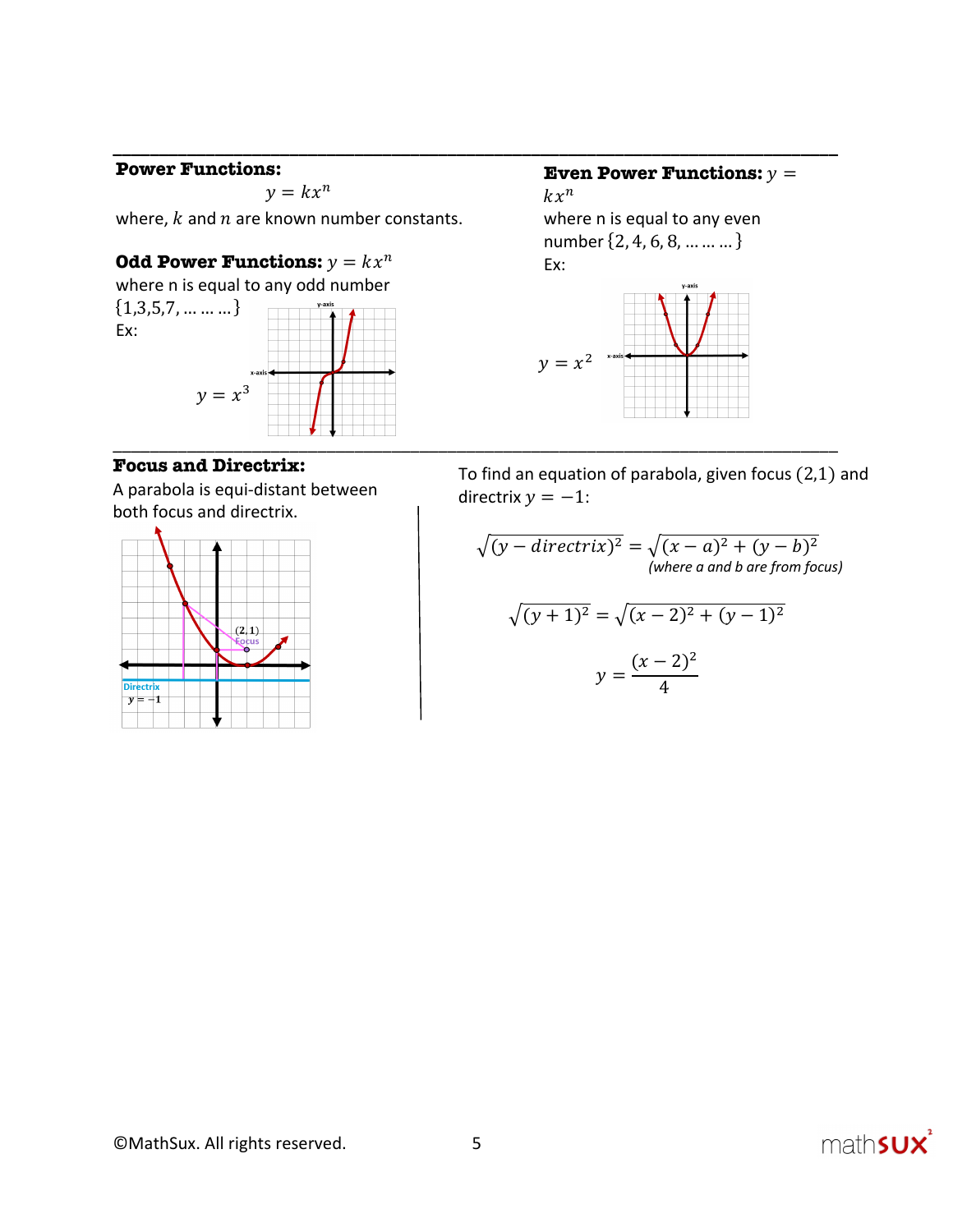**Transformations of Function**  $f(x) = x^2$ **, where**  $C = 2$ **:** 



| <b>Function</b><br><b>Transformation</b> | What does it do to the graph?                                                   | Graph                  |
|------------------------------------------|---------------------------------------------------------------------------------|------------------------|
| $y = f(x) + C$                           | $C > 0$ moves up<br>$C < 0$ moves down                                          | $f(x) = x^2 + 2$       |
| $y = f(x + C)$                           | $C > 0$ moves left<br>$C < 0$ moves right                                       | $f(x) = (x^2 + 2)$     |
| $y = Cf(x)$                              | $C > 1$ moves closer to $y - axis$<br>$0 < C < 1$ moves further from $y - axis$ | $f(x) = 2x^2$          |
| $y = -f(x)$                              | Reflection in the $x - axis$                                                    | x-axi<br>$f(x) = -x^2$ |